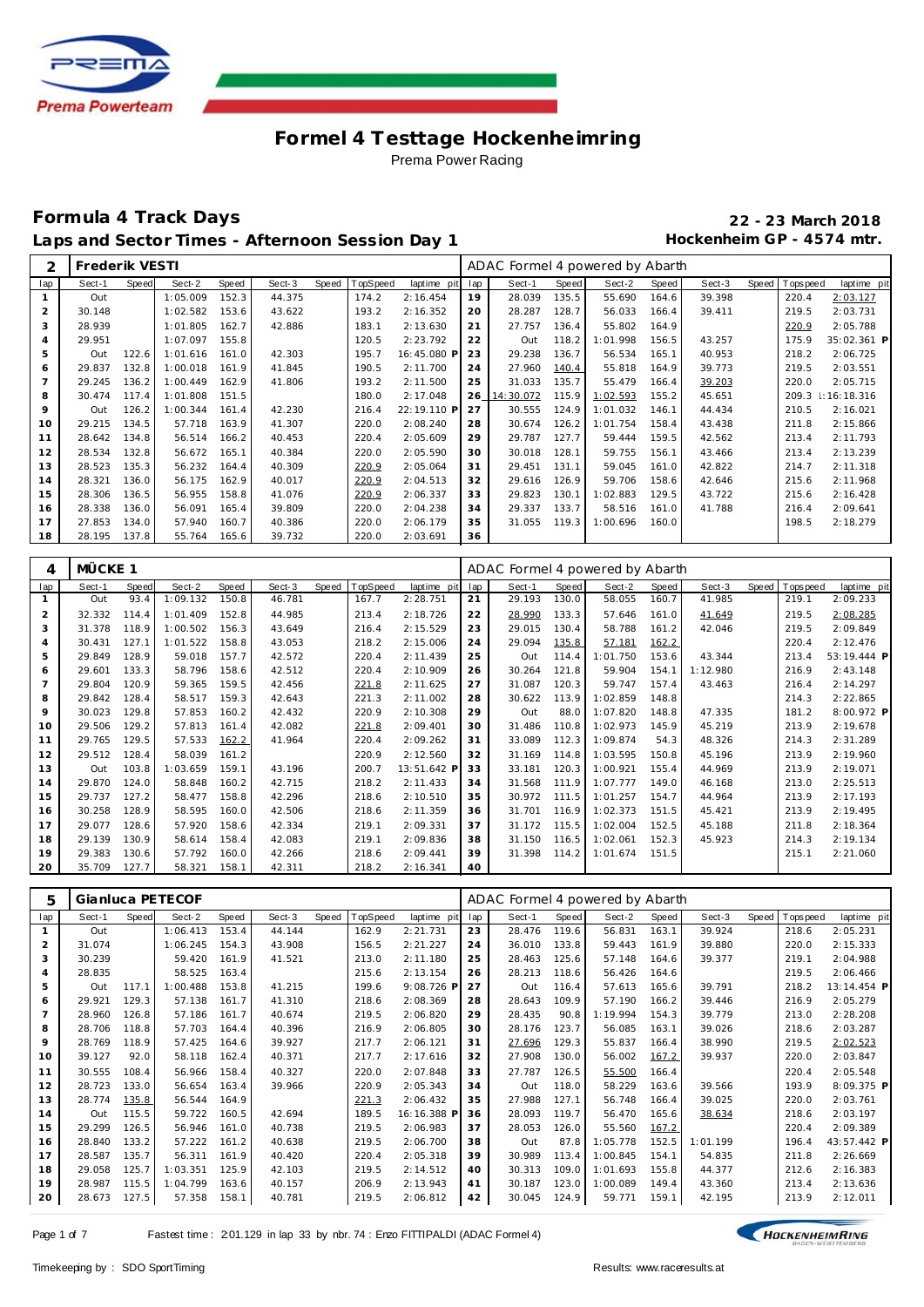

## **Formula 4 Track Days 22 - 23 March 2018**

Laps and Sector Times - Afternoon Session Day 1 **Hockenheim GP** - 4574 mtr.

|    |  | 21 28.875 131.7 56.296 158.6  |  |  |  |  |  | 213.0 2:13.790 |
|----|--|-------------------------------|--|--|--|--|--|----------------|
| 22 |  | Out 104.5 58.429 156.7 40.459 |  |  |  |  |  | 203.0 2:24.915 |
|    |  |                               |  |  |  |  |  |                |

| 6              | MÜCKE <sub>2</sub> |       |          |       |          |       |          |                 |     | ADAC Formel 4 powered by Abarth |       |          |       |        |       |             |             |
|----------------|--------------------|-------|----------|-------|----------|-------|----------|-----------------|-----|---------------------------------|-------|----------|-------|--------|-------|-------------|-------------|
| lap            | Sect-1             | Speed | Sect-2   | Speed | Sect-3   | Speed | TopSpeed | laptime pit     | lap | Sect-1                          | Speed | Sect-2   | Speed | Sect-3 | Speed | T ops pee d | laptime pit |
|                | Out                | 87.6  | 1:23.620 | 131.4 | 47.408   |       | 149.4    | 2:47.924        | 15  | Out                             | 92.9  | 1:15.421 | 114.5 | 51.569 |       | 166.4       | 28:12.400 P |
| 2              | 32.979             | 115.0 | 1:02.956 | 151.7 | 44.623   |       | 210.9    | 2:20.558        | 16  | 34.073                          | 105.5 | 1:07.127 | 146.9 | 48.037 |       | 203.4       | 2:29.237    |
| 3              | 31.867             | 115.1 | 1:02.434 | 155.6 | 43.756   |       | 215.6    | 2:18.057        | 17  | 34.905                          | 107.5 | 1:05.371 | 148.8 | 48.416 |       | 205.3       | 2:28.692    |
| $\overline{4}$ | 32.224             | 116.9 | 1:00.484 | 152.8 | 1:06.729 |       | 216.0    | 2:39.437        | 18  | 32.636                          | 116.9 | 1:04.329 | 153.4 | 47.033 |       | 208.1       | 2:23.998    |
| 5              | 36.660             | 106.1 | 1:12.765 | 137.1 |          |       | 167.4    | 2:42.401        | 19  | 32.351                          | 112.5 | 1:04.982 | 147.3 | 47.036 |       | 207.7       | 2:24.369    |
| 6              | Out                | 101.0 | 1:07.406 | 147.9 | 44.360   |       | 196.7    | 13:00.866 P     | 20  | 32.918                          | 117.6 | 1:03.374 | 155.4 | 46.092 |       | 209.7       | 2:22.384    |
|                | 30.809             | 121.3 | 1:00.499 | 158.8 | 42.873   |       | 215.1    | 2:14.181        | 21  | 32.095                          | 114.2 | 1:03.382 | 141.7 | 45.826 |       | 210.9       | 2:21.303    |
| 8              | 30.563             | 124.6 | 59.919   | 157.4 | 42.724   |       | 216.0    | 2:13.206        | 22  | 32.060                          | 120.7 | 1:05.397 | 150.0 | 47.647 |       | 211.8       | 2:25.104    |
| 9              | 30.706             | 125.6 | 59.295   | 162.4 | 42.538   |       | 216.9    | 2:12.539        | 23  | 31.426                          | 120.0 | 1:02.371 | 156.3 | 47.031 |       | 210.9       | 2:20.828    |
| 10             | 30.100             | 126.6 | 59.133   | 161.7 | 43.512   |       | 218.2    | 2:12.745        | 24  | 32.674                          | 117.1 | 1:03.622 | 149.4 | 46.059 |       | 211.8       | 2:22.355    |
| 11             | 30.130             | 122.3 | 1:01.297 | 157.7 | 43.550   |       | 217.3    | 2:14.977        | 25  | 31.536                          | 118.0 | 1:03.645 | 151.9 | 46.007 |       | 212.2       | 2:21.188    |
| 12             | 30.328             | 124.4 | 59.928   | 162.7 | 44.215   |       | 218.6    | 2:14.471        | 26  | 32.307                          | 116.9 | 1:02.328 | 152.5 | 46.420 |       | 213.0       | 2:21.055    |
|                | 13 16:32.512       | 83.9  | 1:15.482 | 138.5 | 49.017   |       | 152.3    | $\pm 18:37.011$ | 27  | 34.219                          | 114.9 | 1:03.879 | 151.7 |        |       | 209.3       | 2:29.965    |
| 14             | 33.350             | 116.8 | 1:05.734 | 151.3 |          |       | 200.4    | 2:34.210        | 28  |                                 |       |          |       |        |       |             |             |

| 13  | KDC 1  |       |          |       |        |       |          |             |     | ADAC Formel 4 powered by Abarth |       |          |       |        |                   |             |
|-----|--------|-------|----------|-------|--------|-------|----------|-------------|-----|---------------------------------|-------|----------|-------|--------|-------------------|-------------|
| lap | Sect-1 | Speed | Sect-2   | Speed | Sect-3 | Speed | TopSpeed | laptime pit | lap | Sect-1                          | Speed | Sect-2   | Speed | Sect-3 | Speed   Tops peed | laptime pit |
|     | Out    | 81.8  | 1:15.941 | 80.2  | 51.126 |       | 137.9    | 2:40.697    | 17  | 43.898                          | 85.0  | 1:07.196 | 156.3 |        | 188.8             | 2:39.252    |
| 2   | 36.033 | 102.0 | 1:03.439 | 151.9 | 45.547 |       | 172.5    | 2:25.019    | 18  | Out                             | 107.0 | 1:03.892 | 155.2 | 45.972 | 181.5             | 7:52.315 P  |
| 3   | 31.250 | 118.4 | 1:01.102 | 152.8 | 44.851 |       | 218.2    | 2:17.203    | 19  | 31.600                          | 117.0 | 1:01.240 | 157.0 | 45.826 | 212.6             | 2:18.666    |
| 4   | 30.390 | 110.4 | 1:00.732 | 161.0 | 43.900 |       | 218.2    | 2:15.022    | 20  | 31.020                          | 116.6 | 1:00.754 | 154.1 | 45.128 | 213.0             | 2:16.902    |
| 5   | 30.158 | 119.7 | 1:00.356 | 159.8 |        |       | 218.6    | 2:17.190    | 21  | 31.316                          | 112.4 | 1:02.758 | 148.8 | 46.328 | 212.6             | 2:20.402    |
| 6   | Out    | 107.6 | 1:01.850 | 156.7 | 44.947 |       | 204.2    | 7:29.469 P  | 22  | 31.130                          | 115.8 | 1:02.450 | 156.7 | 46.868 | 191.5             | 2:20.448    |
|     | 30.887 | 111.2 | 1:01.066 | 158.6 | 44.141 |       | 216.9    | 2:16.094    | 23  | 31.638                          | 116.6 | 1:01.994 | 156.7 | 44.306 | 212.2             | 2:17.938    |
| 8   | 30.847 | 101.8 | 1:01.390 | 152.3 | 44.999 |       | 216.9    | 2:17.236    | 24  | 30.503                          | 122.3 | 1:06.177 | 75.9  | 49.437 | 212.2             | 2:26.117    |
| 9   | 31.218 | 100.9 | 1:02.399 | 160.0 | 44.748 |       | 217.3    | 2:18.365    | 25  | 31.588                          | 120.5 | 1:03.755 | 152.1 | 45.541 | 203.0             | 2:20.884    |
| 10  | 30.922 | 110.3 | 59.860   | 158.6 |        |       | 218.2    | 2:16.383    | 26  | 31.503                          | 109.4 | 1:09.329 | 136.4 | 46.049 | 210.9             | 2:26.881    |
| 11  | Out    | 111.2 | 1:03.618 | 144.0 | 47.233 |       | 180.3    | 52:11.047 P | 27  | 31.195                          | 115.1 | 1:02.582 | 153.6 |        | 210.1             | 2:20.430    |
| 12  | 30.824 | 118.0 | 1:00.024 | 158.1 | 45.193 |       | 215.1    | 2:16.041    | 28  | Out                             | 108.8 | 1:10.250 | 146.9 | 45.869 | 152.3             | 26:48.188 P |
| 13  | 29.800 | 125.9 | 58.401   | 162.2 |        |       | 217.7    | 2:14.413    | 29  | 33.291                          | 112.4 | 1:02.204 | 150.2 | 46.355 | 207.7             | 2:21.850    |
| 14  | Out    | 115.4 | 1:04.917 | 150.8 | 46.360 |       | 181.2    | 11:03.669 P | 30  | 31.189                          | 121.8 | 1:02.321 | 154.3 | 45.318 | 208.5             | 2:18.828    |
| 15  | 30.950 | 118.3 | 1:00.369 | 157.2 | 46.120 |       | 215.1    | 2:17.439    | 31  | 36.448                          | 95.0  | 1:03.219 | 153.8 |        | 208.1             | 2:45.926    |
| 16  | 31.070 | 118.0 | 1:00.487 | 158.6 | 43.824 |       | 216.4    | 2:15.381    | 32  |                                 |       |          |       |        |                   |             |

| 14  | KDC <sub>2</sub> |       |          |       |        |       |          |             |     | ADAC Formel 4 powered by Abarth |       |          |       |        |       |            |              |
|-----|------------------|-------|----------|-------|--------|-------|----------|-------------|-----|---------------------------------|-------|----------|-------|--------|-------|------------|--------------|
| lap | Sect-1           | Speed | Sect-2   | Speed | Sect-3 | Speed | TopSpeed | laptime pit | lap | Sect-1                          | Speed | Sect-2   | Speed | Sect-3 | Speed | T ops peed | laptime pit  |
|     | Out              | 75.9  | 1:11.998 | 145.7 | 46.347 |       | 160.7    | 2:28.209    | 19  | 28.639                          | 132.8 | 59.417   | 160.7 | 41.578 |       | 218.6      | 2:09.634     |
| 2   | 30.696           | 120.9 | 58.853   | 158.1 | 42.906 |       | 216.4    | 2:12.455    | 20  | 30.154                          | 94.2  | 58.132   | 163.9 |        |       | 216.9      | 2:10.043     |
| 3   | 29.787           | 128.6 | 57.327   | 158.4 | 42.116 |       | 217.7    | 2:09.230    | 21  | Out                             | 107.4 | 1:15.817 | 132.0 | 44.994 |       | 179.1      | 35:10.945 P  |
| 4   | 36.850           | 52.5  | 59.264   | 159.1 | 43.386 |       | 213.4    | 2:19.500    | 22  | 32.676                          | 123.0 | 1:03.172 | 144.4 | 46.700 |       | 206.5      | 2:22.548     |
| 5   | 33.712           | 125.9 | 57.327   | 162.4 | 42.087 |       | 216.4    | 2:13.126    | 23  | 34.198                          | 45.6  | 1:04.133 | 152.5 | 44.815 |       | 208.1      | 2:23.146     |
| 6   | 29.538           | 126.6 | 57.577   | 162.2 | 42.818 |       | 216.4    | 2:09.933    | 24  | 30.638                          | 116.5 | 1:03.175 | 149.0 | 46.101 |       | 210.9      | 2:19.914     |
|     | 29.521           | 126.9 | 56.886   | 161.9 | 41.957 |       | 218.6    | 2:08.364    | 25  | 30.987                          | 106.1 | 1:01.659 | 149.6 |        |       | 210.1      | 2:27.020     |
| 8   | 29.561           | 131.5 | 56.921   | 164.1 | 41.732 |       | 218.2    | 2:08.214    | 26  | Out                             | 112.6 | 1:04.248 | 143.4 | 45.380 |       | 206.5      | 22:23.469 P  |
| 9   | 28.997           | 132.2 | 56.922   | 164.1 | 41.582 |       | 219.5    | 2:07.501    | 27  | 30.736                          | 121.8 | 1:02.738 | 150.4 | 45.430 |       | 207.3      | 2:18.904     |
| 10  | 29.850           | 126.6 | 57.808   | 162.4 | 44.060 |       | 217.7    | 2:11.718    | 28  | 31.773                          | 119.5 | 1:01.064 | 144.8 | 44.979 |       | 208.9      | 2:17.816     |
| 11  | 29.265           | 132.0 | 57.233   | 163.4 |        |       | 218.2    | 2:08.826    | 29  | 30.557                          | 120.1 | 1:02.553 | 109.3 | 46.345 |       | 209.7      | 2:19.455     |
| 12  | Out              | 110.1 | 1:02.557 | 148.4 | 43.503 |       | 183.4    | 43:24.920 F | 30  | 30.862                          | 115.4 | 1:03.147 | 150.6 | 44.353 |       | 209.3      | 2:18.362     |
| 13  | 29.846           | 123.4 | 57.305   | 165.1 | 41.822 |       | 210.9    | 2:08.973    | 31  | 30.881                          | 123.0 | 1:02.194 | 152.3 |        |       | 210.5      | 2:19.278     |
| 14  | 29.014           | 131.4 | 55.927   | 165.1 | 41.042 |       | 216.9    | 2:05.983    | 32  | Out                             | 115.4 | 1:01.461 | 147.3 | 43.871 |       | 209.3      | $5:41.266$ P |
| 15  | 28.704           | 133.5 | 57.813   | 160.5 | 40.996 |       | 217.7    | 2:07.513    | 33  | 31.334                          | 93.1  | 1:02.911 | 152.5 | 43.828 |       | 203.4      | 2:18.073     |
| 16  | 28.810           | 132.0 | 57.434   | 160.7 | 40.718 |       | 218.2    | 2:06.962    | 34  | 29.899                          | 122.6 | 1:01.156 | 156.5 | 44.255 |       | 211.8      | 2:15.310     |
| 17  | 28.372           | 134.8 | 56.122   | 165.1 | 40.390 |       | 218.6    | 2:04.884    | 35  | 30.611                          | 122.7 | 1:00.529 | 147.5 | 44.869 |       | 213.4      | 2:16.009     |
| 18  | 28.406           | 136.7 | 55.924   | 163.4 | 40.371 |       | 219.5    | 2:04.701    | 36  | 30.132                          | 118.3 | 59.766   | 159.3 |        |       | 212.6      | 2:15.921     |
|     |                  |       |          |       |        |       |          |             |     |                                 |       |          |       |        |       |            |              |
| 20  | KDC 3            |       |          |       |        |       |          |             |     | ADAC Formel 4 powered by Abarth |       |          |       |        |       |            |              |

|     | 20   KDC 3 |       |                             |       |        |                |                 |    | ADAC Formel 4 powered by Abarth |       |        |       |        |                |             |
|-----|------------|-------|-----------------------------|-------|--------|----------------|-----------------|----|---------------------------------|-------|--------|-------|--------|----------------|-------------|
| lap | Sect-1     | Speed | Sect-2                      | Speed | Sect-3 | Speed TopSpeed | laptime pit lap |    | Sect-1                          | Speed | Sect-2 | Speed | Sect-3 | Speed Topspeed | laptime pit |
|     | Out        |       | 90.3 1:25.489               | 98.5  | 51.784 | 99.4           | 2:47.553        | 20 | 30.275 131.7                    |       | 58.741 | 160.5 | 42.870 | 215.6          | 2:11.886    |
|     |            |       | 35.453 115.5 1:19.684 106.4 |       | 50.503 | 100.9          | 2:45.640        | 21 | 29.776 129.5                    |       | 58.295 | 161.2 | 42.916 | 218.6          | 2:10.987    |
|     |            |       | 38.286 102.1 1:21.617 87.9  |       | 50.749 | 111.7          | 2:50.652        | 22 | 30.072 129.2                    |       | 58.350 | 155.8 | 42.944 | 218.2          | 2:11.366    |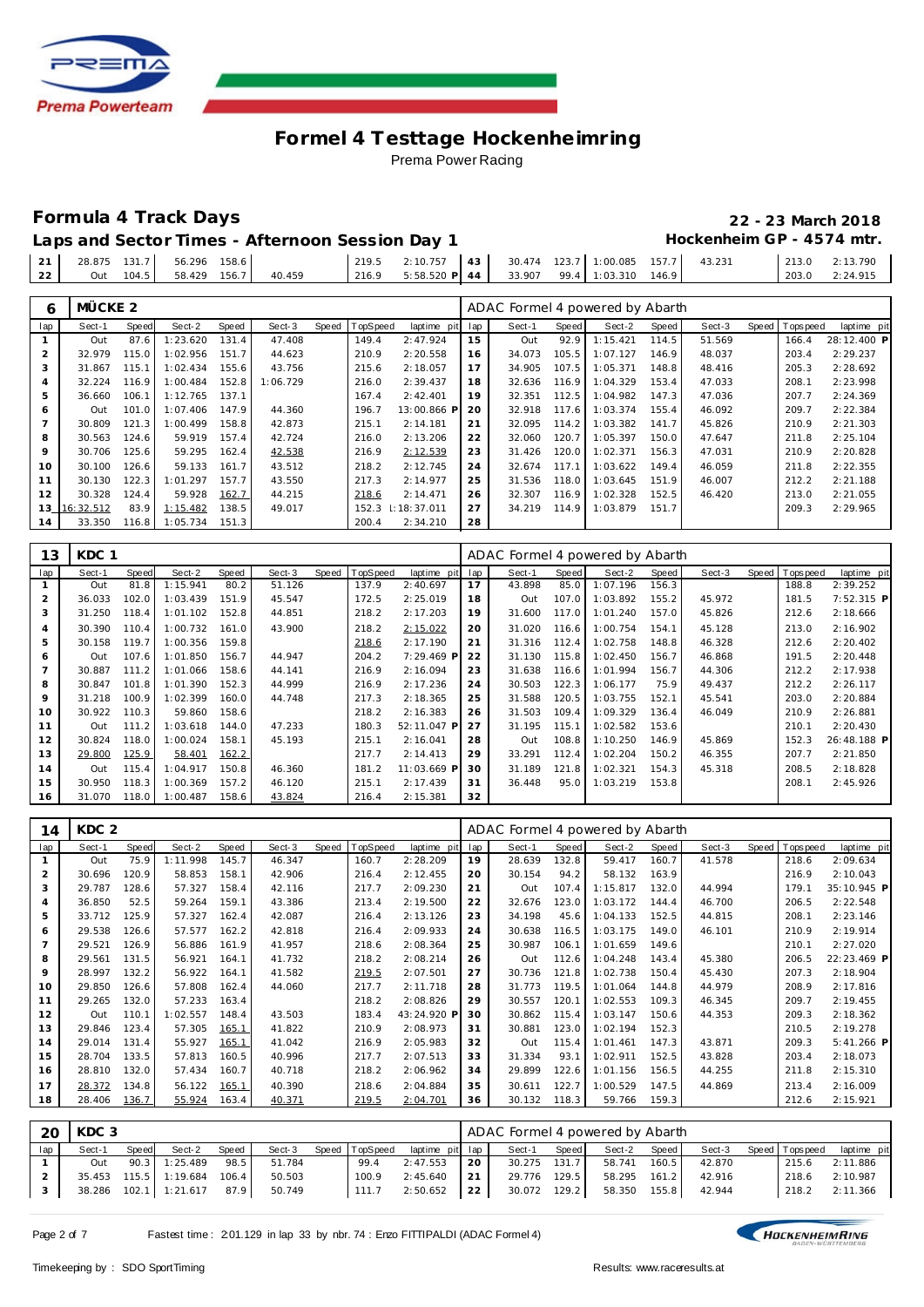

## **Formula 4 Track Days**

|  | Laps and Sector Times - Afternoon Session Day 1 | Hockenheim GP - 4574 mtr. |  |
|--|-------------------------------------------------|---------------------------|--|
|  |                                                 |                           |  |

|                                                     | 22 - 23 March 2018 |  |
|-----------------------------------------------------|--------------------|--|
| $n \times n$ $n \times n$ $n \times n$ $n \times n$ |                    |  |

| 4  | 32.140 | 121.6 | 1:13.831 | 160.7 | 46.781 | 133.2 | 2:32.752    | 23 | 30.809 | 111.3 | 1:01.480 | 146.3 |        | 216.9 | 2:22.034    |
|----|--------|-------|----------|-------|--------|-------|-------------|----|--------|-------|----------|-------|--------|-------|-------------|
| 5  | 29.500 | 131.4 | 58.050   | 153.6 | 42.322 | 220.9 | 2:09.872    | 24 | Out    | 112.9 | 1:11.574 | 153.4 | 45.737 | 171.2 | 12:57.377 P |
| 6  | 29.177 | 135.8 | 57.765   | 159.1 | 41.963 | 221.3 | 2:08.905    | 25 | 31.282 | 118.4 | 1:01.531 | 154.5 | 44.155 | 213.0 | 2:16.968    |
|    | 28.813 | 139.2 | 57.862   | 162.9 | 41.697 | 222.2 | 2:08.372    | 26 | 31.295 | 122.9 | 1:01.495 | 156.7 | 44.329 | 211.8 | 2:17.119    |
| 8  | 29.222 | 138.3 | 57.398   | 161.0 | 41.622 | 220.4 | 2:08.242    | 27 | 30.557 | 122.2 | 1:00.342 | 157.2 | 43.514 | 213.0 | 2:14.413    |
| 9  | 28.736 | 135.5 | 57.777   | 162.4 | 43.290 | 220.4 | 2:09.803    | 28 | 30.718 | 123.3 | 1:01.307 | 156.7 | 44.220 | 213.9 | 2:16.245    |
| 10 | 30.689 | 125.3 | 1:01.594 | 160.5 |        | 207.7 | 2:18.862    | 29 | 30.807 | 125.4 | 1:09.540 | 155.8 |        | 214.3 | 2:28.572    |
| 11 | Out    | 111.8 | 1:11.557 | 159.3 | 57.619 | 192.2 | 18:22.582 P | 30 | Out    | 117.5 | 1:06.336 | 142.1 | 45.638 | 170.1 | 29:28.220 P |
| 12 | 33.591 | 134.3 | 1:15.024 | 147.9 | 42.819 | 128.6 | 2:31.434    | 31 | 31.235 | 121.5 | 1:00.397 | 154.9 | 45.529 | 210.1 | 2:17.161    |
| 13 | 29.538 | 136.9 | 56.728   | 163.9 | 41.293 | 220.0 | 2:07.559    | 32 | 31.065 | 118.7 | 1:01.507 | 152.5 | 44.082 | 210.5 | 2:16.654    |
| 14 | 31.904 | 98.3  | 59.991   | 163.4 | 41.896 | 215.6 | 2:13.791    | 33 | 31.796 | 125.3 | 1:00.875 | 156.5 | 43.928 | 212.6 | 2:16.599    |
| 15 | 28.934 | 135.5 | 57.429   | 163.1 | 41.212 | 218.6 | 2:07.575    | 34 | 31.119 | 118.8 | 1:00.193 | 149.2 | 44.567 | 211.8 | 2:15.879    |
| 16 | 29.222 | 134.7 | 56.939   | 165.4 | 42.404 | 219.5 | 2:08.565    | 35 | 31.558 | 115.4 | 1:02.861 | 158.1 | 44.068 | 212.6 | 2:18.487    |
| 17 | 30.194 | 130.1 | 58.400   | 161.2 |        | 220.0 | 2:17.045    | 36 | 31.216 | 125.0 | 1:03.585 | 159.8 | 44.154 | 213.0 | 2:18.955    |
| 18 | Out    | 106.7 | 1:21.583 | 91.4  | 52.004 | 113.0 | 46:32.566 P | 37 | 31.484 | 103.3 | 1:00.639 | 149.6 |        | 214.3 | 2:19.469    |
| 19 | 35.722 | 122.4 | 1:19.961 | 122.3 | 48.735 | 140.6 | 2:44.418    | 38 |        |       |          |       |        |       |             |

| 21  | <b>Charles WEERTS</b> |              |          |       |        |       |          |              |     | ADAC Formel 4 powered by Abarth |       |          |       |        |       |             |             |
|-----|-----------------------|--------------|----------|-------|--------|-------|----------|--------------|-----|---------------------------------|-------|----------|-------|--------|-------|-------------|-------------|
| lap | Sect-1                | <b>Speed</b> | Sect-2   | Speed | Sect-3 | Speed | TopSpeed | laptime pit  | lap | Sect-1                          | Speed | Sect-2   | Speed | Sect-3 | Speed | T ops pee d | laptime pit |
|     | Out                   |              | 1:06.171 | 154.3 | 43.780 |       | 179.4    | 2:17.277     | 22  | 30.119                          | 126.5 | 1:00.216 | 154.3 | 43.188 |       | 212.6       | 2:13.523    |
| 2   | 30.910                |              | 1:04.017 | 147.5 |        |       | 187.5    | 2:23.099     | 23  | 29.973                          | 121.9 | 1:01.662 | 154.5 | 43.103 |       | 213.4       | 2:14.738    |
| 3   | Out                   | 116.9        | 1:01.433 | 157.0 | 42.769 |       | 186.5    | $9:13.365$ F | 24  | 30.969                          | 107.1 | 1:01.241 | 152.3 | 43.001 |       | 211.8       | 2:15.211    |
| 4   | 30.458                | 125.3        | 1:00.774 | 161.4 | 41.830 |       | 177.3    | 2:13.062     | 25  | 29.711                          | 126.6 | 59.930   | 155.4 | 42.854 |       | 213.0       | 2:12.495    |
| 5   | 30.067                | 124.3        | 1:02.056 | 156.5 | 41.108 |       | 164.4    | 2:13.231     | 26  | 30.258                          | 122.2 | 59.639   | 156.7 | 42.727 |       | 213.0       | 2:12.624    |
| 6   | 33.043                | 119.6        | 1:01.052 | 154.7 |        |       | 183.7    | 2:19.657     | 27  | 30.141                          | 124.6 | 1:01.435 | 154.7 | 43.215 |       | 186.2       | 2:14.791    |
|     | Out                   | 102.6        | 1:00.291 | 153.2 | 41.995 |       | 206.1    | 47:13.746 F  | 28  | 29.892                          | 123.1 | 1:01.263 | 157.4 | 43.252 |       | 212.6       | 2:14.407    |
| 8   | 35.200                | 132.5        | 58.643   | 159.1 | 40.519 |       | 216.9    | 2:14.362     | 29  | 29.969                          | 127.1 | 1:00.714 | 154.9 | 43.228 |       | 211.4       | 2:13.911    |
| 9   | 28.437                | 137.6        | 57.326   | 162.9 | 40.140 |       | 217.7    | 2:05.903     | 30  | 30.015                          | 121.2 | 1:00.603 | 155.2 | 43.348 |       | 211.4       | 2:13.966    |
| 10  | 28.363                | 133.0        | 56.574   | 163.1 | 40.071 |       | 217.3    | 2:05.008     | 31  | 30.036                          | 127.2 | 59.824   | 157.0 | 43.397 |       | 212.2       | 2:13.257    |
| 11  | 28.359                | 137.2        | 58.516   | 163.9 |        |       | 218.6    | 2:10.365     | 32  | 30.325                          | 126.6 | 59.992   | 154.9 |        |       | 211.8       | 2:15.047    |
| 12  | Out                   | 130.4        | 57.348   | 163.1 | 40.360 |       | 216.0    | 10:41.451 F  | 33  | Out                             | 114.8 | 1:01.381 | 156.7 | 43.333 |       | 208.5       | 26:11.207 P |
| 13  | 28.327                | 130.4        | 57.057   | 164.6 | 40.890 |       | 216.9    | 2:06.274     | 34  | 30.323                          | 119.7 | 59.979   | 158.4 | 42.849 |       | 210.1       | 2:13.151    |
| 14  | 28.308                | 137.1        | 56.192   | 165.6 | 39.843 |       | 217.3    | 2:04.343     | 35  | 30.104                          | 122.2 | 59.742   | 157.9 | 42.982 |       | 211.4       | 2:12.828    |
| 15  | 28.455                | 125.6        | 56.234   | 165.9 | 39.642 |       | 216.0    | 2:04.331     | 36  | 30.060                          | 114.5 | 1:00.088 | 150.6 | 42.735 |       | 211.4       | 2:12.883    |
| 16  | 28.083                | 136.5        | 55.927   | 162.2 | 39.415 |       | 217.3    | 2:03.425     | 37  | 29.869                          | 127.8 | 59.045   | 156.5 | 42.554 |       | 212.2       | 2:11.468    |
| 17  | 28.280                | 135.8        | 55.630   | 166.2 | 39.043 |       | 218.2    | 2:02.953     | 38  | 29.647                          | 126.9 | 58.948   | 156.3 | 42.251 |       | 212.2       | 2:10.846    |
| 18  | 28.108                | 138.8        | 55.554   | 165.6 | 38.942 |       | 217.7    | 2:02.604     | 39  | 29.352                          | 129.7 | 59.002   | 157.7 | 42.289 |       | 212.6       | 2:10.643    |
| 19  | 28.172                | 138.1        | 55.712   | 166.2 |        |       | 218.2    | 2:05.584     | 40  | 30.996                          | 126.9 | 59.148   | 155.8 | 42.121 |       | 213.4       | 2:12.265    |
| 20  | Out                   | 109.6        | 1:03.080 | 155.8 | In     |       | 190.1    | 32:52.546 P  | 41  | 29.349                          | 131.7 | 58.921   | 155.2 |        |       | 213.9       | 2:12.659    |
| 21  | Out                   | 119.1        | 1:01.021 | 153.2 | 43.935 |       | 213.0    | 7:44.728 P   | 42  |                                 |       |          |       |        |       |             |             |

| 22             |        |       | Lucas ALECCO ROY |       |        |       |          |             |     | ADAC Formel 4 powered by Abarth |       |          |       |        |       |            |             |
|----------------|--------|-------|------------------|-------|--------|-------|----------|-------------|-----|---------------------------------|-------|----------|-------|--------|-------|------------|-------------|
| Iap            | Sect-1 | Speed | Sect-2           | Speed | Sect-3 | Speed | TopSpeed | laptime pit | lap | Sect-1                          | Speed | Sect-2   | Speed | Sect-3 | Speed | T ops peed | laptime pit |
|                | Out    |       | 1:06.575         | 154.7 | 44.935 |       | 180.6    | 2:18.275    | 25  | 30.699                          | 122.7 | 59.321   | 160.2 | 42.546 |       | 217.3      | 2:12.566    |
| 2              | 31.717 |       | 1:05.590         | 154.3 | 44.548 |       | 184.6    | 2:21.855    | 26  | 30.249                          | 123.1 | 1:00.731 | 161.0 |        |       | 217.7      | 2:17.165    |
| 3              | 31.109 |       | 1:05.042         | 157.2 | 45.408 |       | 162.7    | 2:21.559    | 27  | Out                             | 118.4 | 1:02.399 | 153.0 | 44.055 |       | 212.6      | 14:22.501 P |
| $\overline{4}$ | 31.938 |       | 1:06.665         | 157.7 |        |       | 174.5    | 2:29.478    | 28  | 30.503                          | 123.6 | 1:01.412 | 157.4 | 46.074 |       | 212.2      | 2:17.989    |
| 5              | Out    | 118.8 | 1:04.316         | 139.5 | 43.839 |       | 184.0    | 28:42.514 P | 29  | 32.037                          | 118.8 | 1:01.977 | 156.7 | 43.680 |       | 211.8      | 2:17.694    |
| 6              | 30.899 | 123.3 | 1:03.144         | 159.1 | 43.602 |       | 194.2    | 2:17.645    | 30  | 30.271                          | 129.8 | 1:05.555 | 155.8 | 43.989 |       | 212.6      | 2:19.815    |
| $\overline{7}$ | 30.845 | 126.0 | 1:02.146         | 161.9 | 43.605 |       | 189.5    | 2:16.596    | 31  | 30.248                          | 125.0 | 1:01.313 | 143.2 | 44.000 |       | 213.4      | 2:15.561    |
| 8              | 31.990 | 126.8 | 1:00.977         | 160.5 |        |       | 182.4    | 2:17.953    | 32  | 30.930                          | 130.1 | 1:01.361 | 157.2 | 44.039 |       | 213.4      | 2:16.330    |
| 9              | Out    | 118.8 | 1:05.053         | 130.1 | 44.630 |       | 186.9    | 10:54.115 F | 33  | 31.546                          | 98.4  | 1:04.925 | 158.8 | 43.939 |       | 211.4      | 2:20.410    |
| 10             | 31.062 | 120.4 | 1:04.888         | 129.2 | 44.292 |       | 155.2    | 2:20.242    | 34  | 30.273                          | 121.9 | 1:01.650 | 156.7 | 43.736 |       | 211.8      | 2:15.659    |
| 11             | 30.247 | 124.3 | 1:04.482         | 129.5 | 43.083 |       | 170.3    | 2:17.812    | 35  | 31.304                          | 117.3 | 1:12.438 | 155.4 | 44.422 |       | 212.2      | 2:28.164    |
| 12             | 31.145 | 129.8 | 1:00.675         | 160.7 |        |       | 187.8    | 2:16.257    | 36  | 31.356                          | 127.1 | 1:02.110 | 152.1 | 43.977 |       | 212.2      | 2:17.443    |
| 13             | Out    | 111.6 | 1:05.632         | 124.9 | 45.602 |       | 181.2    | 12:53.753 F | 37  | 30.435                          | 129.2 | 1:01.373 | 155.2 | 46.637 |       | 213.4      | 2:18.445    |
| 14             | 31.250 | 123.0 | 1:03.752         | 135.2 | 43.818 |       | 193.5    | 2:18.820    | 38  | 31.494                          | 116.9 | 1:02.618 | 155.4 |        |       | 211.4      | 2:21.312    |
| 15             | 30.972 | 125.7 | 1:05.008         | 155.8 | 43.659 |       | 176.8    | 2:19.639    | 39  | Out                             | 112.0 | 1:03.790 | 152.3 | 45.374 |       | 208.9      | 17:18.920 P |
| 16             | 31.012 | 123.3 | 1:04.202         | 152.8 |        |       | 179.1    | 2:21.936    | 40  | 31.137                          | 120.0 | 1:01.781 | 155.4 | 44.671 |       | 210.1      | 2:17.589    |
| 17             | Out    | 123.3 | 1:04.897         | 129.5 | 44.375 |       | 188.8    | 27:06.893 P | 41  | 31.215                          | 123.0 | 1:00.582 | 155.6 | 44.558 |       | 210.9      | 2:16.355    |
| 18             | 31.437 | 124.1 | 1:03.525         | 138.6 | 43.559 |       | 193.9    | 2:18.521    | 42  | 33.531                          | 122.0 | 1:00.891 | 157.0 | 43.713 |       | 212.2      | 2:18.135    |
| 19             | 33.538 | 112.7 | 1:03.308         | 162.4 |        |       | 168.8    | 2:21.262    | 43  | 31.018                          | 125.0 | 1:01.411 | 157.4 | 43.441 |       | 212.2      | 2:15.870    |
| 20             | Out    | 117.8 | 1:02.423         | 161.9 | In     |       | 188.8    | 2:43.887 P  | 44  | 30.720                          | 127.1 | 1:03.560 | 156.1 | 43.966 |       | 213.4      | 2:18.246    |
| 21             | Out    | 123.0 | 1:01.502         | 105.5 | 45.602 |       | 216.0    | 31:01.864 P | 45  | 30.634                          | 129.7 | 1:00.353 | 157.9 | 43.855 |       | 214.3      | 2:14.842    |
| 22             | 30.693 | 121.9 | 1:00.644         | 156.1 | 43.786 |       | 215.6    | 2:15.123    | 46  | 30.375                          | 130.0 | 59.901   | 158.8 | 43.262 |       | 215.1      | 2:13.538    |
| 23             | 30.817 | 121.5 | 59.648           | 162.4 | 42.998 |       | 217.3    | 2:13.463    | 47  | 32.134                          | 120.3 | 1:02.031 | 156.7 |        |       | 212.6      | 2:21.065    |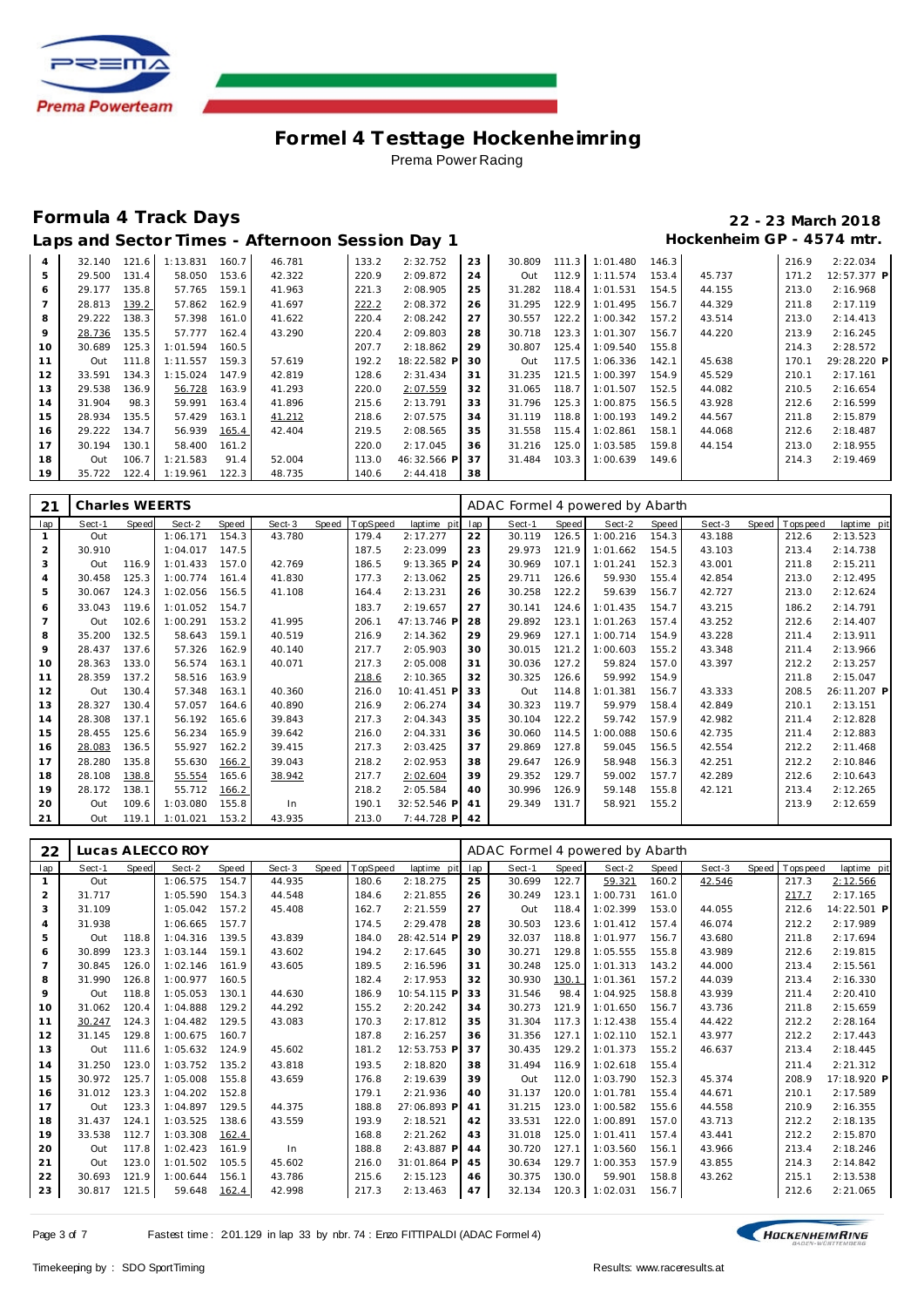

## **Formula 4 Track Days 22 - 23 March 2018 Laps and Sector Times - Afternoon Session Day 1 Hockenheim GP - 4574 mtr.**

**Contract Contract Contract** 

**The Common** 

|  |  | Laps and Sector Times - Arternoon Session Day T |                   |  |
|--|--|-------------------------------------------------|-------------------|--|
|  |  | $24$ 30.567 125.4 59.761 159.1 42.687           | 217.7 2:13.015 48 |  |

| 23             | <b>Joey ALDERS</b> |              |          |       |        |       |          |             |     | ADAC Formel 4 powered by Abarth |       |          |       |        |       |             |              |
|----------------|--------------------|--------------|----------|-------|--------|-------|----------|-------------|-----|---------------------------------|-------|----------|-------|--------|-------|-------------|--------------|
| lap            | Sect-1             | <b>Speed</b> | Sect-2   | Speed | Sect-3 | Speed | TopSpeed | laptime pit | lap | Sect-1                          | Speed | Sect-2   | Speed | Sect-3 | Speed | T ops pee d | laptime pit  |
| $\mathbf{1}$   | Out                |              | 1:08.232 | 145.2 | 47.379 |       | 160.5    | 2:24.670    | 23  | 28.415                          | 129.3 | 57.064   | 160.7 | 41.712 |       | 219.1       | 2:07.191     |
| 2              | 31.326             |              | 1:07.435 | 144.4 | 47.723 |       | 177.0    | 2:26.484    | 24  | 28.564                          | 132.4 | 56.560   | 163.4 | 40.779 |       | 219.1       | 2:05.903     |
| 3              | 32.358             |              | 1:07.712 | 153.2 | 46.316 |       | 172.8    | 2:26.386    | 25  | 28.402                          | 132.8 | 59.215   | 149.8 |        |       | 220.4       | 2:17.166     |
| $\overline{4}$ | 33.463             |              | 1:11.249 | 145.9 |        |       | 131.2    | 2:34.529    | 26  | Out                             | 111.7 | 1:04.402 | 154.3 | 45.317 |       | 177.0       | 28:24.232 P  |
| 5              | Out                |              | 1:09.579 | 151.7 | 47.824 |       | 185.9    | 10:35.290 P | 27  | 31.004                          | 118.7 | 1:01.679 | 155.6 | 44.013 |       | 213.9       | 2:16.696     |
| 6              | 32.035             |              | 1:09.954 | 131.7 |        |       | 163.1    | 2:34.448    | 28  | 30.534                          | 119.9 | 1:00.611 | 155.6 | 43.716 |       | 213.9       | 2:14.861     |
| $\overline{7}$ | Out                | 109.1        | 1:06.806 | 146.3 | 46.555 |       | 177.3    | 8:53.513 P  | 29  | 30.704                          | 119.6 | 1:00.905 | 155.8 | 43.475 |       | 213.4       | 2:15.084     |
| 8              | 32.313             | 114.2        | 1:06.090 | 148.1 | 47.045 |       | 160.2    | 2:25.448    | 30  | 30.462                          | 123.6 | 59.725   | 152.8 | 55.728 |       | 214.3       | 2:25.915     |
| 9              | 34.841             | 107.6        | 1:13.193 | 136.7 |        |       | 112.3    | 2:35.950    | 31  | 30.397                          | 117.0 | 1:01.173 | 155.4 | 43.824 |       | 212.2       | 2:15.394     |
| 10             | Out                | 101.6        | 1:09.507 | 130.3 | 48.363 |       | 161.4    | 12:18.207 P | 32  | 30.227                          | 119.7 | 1:01.026 | 153.0 | 45.162 |       | 213.4       | 2:16.415     |
| 11             | 33.128             | 111.5        | 1:05.435 | 127.2 | 47.566 |       | 173.1    | 2:26.129    | 33  | 30.628                          | 120.3 | 1:03.531 | 150.8 |        |       | 205.3       | 2:20.948     |
| 12             | 32.058             | 115.3        | 1:05.567 | 155.6 | 44.747 |       | 169.3    | 2:22.372    | 34  | Out                             | 113.7 | 1:04.719 | 89.5  | 47.055 |       | 211.4       | $6:01.315$ P |
| 13             | 33.768             | 110.4        | 1:15.655 | 151.0 |        |       | 123.9    | 2:38.875    | 35  | 35.304                          | 105.7 | 1:05.133 | 152.1 | 45.528 |       | 211.4       | 2:25.965     |
| 14             | Out                | 106.3        | 1:05.993 | 155.6 | 46.973 |       | 164.6    | 10:04.308 P | 36  | 30.444                          | 119.3 | 1:00.186 | 154.1 | 44.146 |       | 213.4       | 2:14.776     |
| 15             | 31.324             | 117.3        | 1:04.761 | 156.3 | 44.653 |       | 186.9    | 2:20.738    | 37  | 32.236                          | 103.2 | 1:01.981 | 153.6 |        |       | 210.5       | 2:21.900     |
| 16             | 31.363             | 113.9        | 1:04.486 | 156.1 | 44.657 |       | 192.2    | 2:20.506    | 38  | Out                             | 105.2 | 1:07.996 | 152.1 | 44.539 |       | 144.4       | 24:39.894 P  |
| 17             | 34.275             | 114.2        | 1:11.112 | 122.6 |        |       | 124.4    | 2:37.738    | 39  | 30.456                          | 116.5 | 1:00.551 | 157.0 | 43.996 |       | 212.2       | 2:15.003     |
| 18             | Out                | 112.3        | 1:03.700 | 147.5 | 44.723 |       | 173.4    | 45:15.896 P | 40  | 30.256                          | 122.0 | 1:00.098 | 157.0 | 43.584 |       | 214.7       | 2:13.938     |
| 19             | 30.388             | 123.9        | 59.583   | 155.8 | 42.454 |       | 217.7    | 2:12.425    | 41  | 29.651                          | 120.8 | 59.882   | 154.5 | 43.079 |       | 214.3       | 2:12.612     |
| 20             | 29.100             | 128.1        | 57.790   | 157.2 | 41.707 |       | 218.2    | 2:08.597    | 42  | 29.691                          | 119.7 | 59.197   | 157.7 | 43.021 |       | 214.7       | 2:11.909     |
| 21             | 28.814             | 123.9        | 57.458   | 158.4 | 41.249 |       | 218.6    | 2:07.521    | 43  | 33.519                          | 114.4 | 1:01.247 | 152.8 |        |       | 214.7       | 2: 21.341    |
| 22             | 28.932             | 131.5        | 56.781   | 160.0 | 41.266 |       | 219.1    | 2:06.979    | 44  |                                 |       |          |       |        |       |             |              |

| 26             | MÜCKE <sub>3</sub> |              |          |       |        |       |          |             |     | ADAC Formel 4 powered by Abarth |       |          |       |        |       |            |             |
|----------------|--------------------|--------------|----------|-------|--------|-------|----------|-------------|-----|---------------------------------|-------|----------|-------|--------|-------|------------|-------------|
| lap            | Sect-1             | <b>Speed</b> | Sect-2   | Speed | Sect-3 | Speed | TopSpeed | laptime pit | lap | Sect-1                          | Speed | Sect-2   | Speed | Sect-3 | Speed | T ops peed | laptime pit |
| -1             | Out                | 107.7        | 1:10.053 | 154.1 | 45.561 |       | 191.2    | 2:27.723    | 22  | 28.937                          | 130.9 | 57.105   | 163.6 | 40.958 |       | 220.0      | 2:07.000    |
| 2              | 31.139             | 123.1        | 1:00.388 | 158.1 | 43.935 |       | 219.1    | 2:15.462    | 23  | 28.967                          | 131.9 | 56.549   | 165.9 | 40.448 |       | 220.4      | 2:05.964    |
| 3              | 31.230             | 125.9        | 59.796   | 158.1 | 43.436 |       | 220.4    | 2:14.462    | 24  | 29.485                          | 135.2 | 56.312   | 164.4 | 40.449 |       | 221.3      | 2:06.246    |
| 4              | 30.440             | 128.3        | 58.145   | 160.2 | 43.010 |       | 220.9    | 2:11.595    | 25  | 28.616                          | 137.6 | 56.267   | 163.6 | 40.319 |       | 220.9      | 2:05.202    |
| 5              | 29.603             | 131.4        | 57.477   | 162.9 | 42.810 |       | 221.8    | 2:09.890    | 26  | 28.619                          | 135.5 | 56.898   | 161.7 | 40.513 |       | 222.2      | 2:06.030    |
| 6              | 29.410             | 130.4        | 57.983   | 158.4 | 42.406 |       | 221.3    | 2:09.799    | 27  | 29.245                          | 132.5 | 56.313   | 164.4 | 40.643 |       | 220.9      | 2:06.201    |
| $\overline{7}$ | 29.820             | 126.0        | 57.905   | 162.7 | 42.384 |       | 221.8    | 2:10.109    | 28  | 28.667                          | 133.7 | 56.088   | 166.2 | 40.322 |       | 221.3      | 2:05.077    |
| 8              | 29.935             | 128.9        | 57.526   | 161.7 | 44.966 |       | 221.3    | 2:12.427    | 29  | 28.701                          | 133.2 | 56.974   | 160.5 | 40.419 |       | 220.0      | 2:06.094    |
| 9              | 30.141             | 124.7        | 57.788   | 163.1 | 41.937 |       | 220.0    | 2:09.866    | 30  | 29.641                          | 125.6 | 59.018   | 150.4 |        |       | 221.3      | 2:16.774    |
| 10             | 30.204             | 129.0        | 57.401   | 163.4 | 41.704 |       | 220.9    | 2:09.309    | 31  | Out                             | 98.5  | 1:08.201 | 149.2 | 46.546 |       | 185.6      | 28:31.746 P |
| 11             | 29.437             | 128.6        | 57.415   | 163.9 | 41.604 |       | 221.3    | 2:08.456    | 32  | 31.235                          | 115.6 | 1:03.450 | 143.8 | 45.540 |       | 212.6      | 2:20.225    |
| 12             | 29.088             | 124.7        | 58.103   | 162.9 |        |       | 220.9    | 2:12.464    | 33  | 31.181                          | 115.9 | 1:01.689 | 155.8 | 45.026 |       | 212.6      | 2:17.896    |
| 13             | Out                | 124.6        | 1:10.864 | 150.2 | 43.284 |       | 166.4    | 16:45.461 P | 34  | 30.878                          | 118.3 | 1:02.579 | 157.7 | 44.935 |       | 213.9      | 2:18.392    |
| 14             | 30.529             | 125.4        | 59.983   | 161.0 | 42.211 |       | 217.7    | 2:12.723    | 35  | 31.602                          | 119.2 | 1:06.594 | 152.5 | 45.012 |       | 213.4      | 2:23.208    |
| 15             | 29.687             | 126.5        | 59.509   | 163.6 | 41.473 |       | 220.4    | 2:10.669    | 36  | 30.535                          | 121.1 | 1:01.626 | 154.5 | 45.951 |       | 214.3      | 2:18.112    |
| 16             | 29.512             | 119.5        | 57.880   | 164.4 | 41.484 |       | 219.1    | 2:08.876    | 37  | 33.524                          | 71.6  | 1:02.578 | 154.9 | 44.569 |       | 212.2      | 2:20.671    |
| 17             | 29.163             | 129.3        | 57.170   | 164.9 | 41.189 |       | 220.9    | 2:07.522    | 38  | 31.667                          | 106.7 | 1:04.053 | 154.9 | 45.089 |       | 211.4      | 2:20.809    |
| 18             | 29.514             | 130.1        | 57.096   | 161.2 | 40.757 |       | 220.4    | 2:07.367    | 39  | 30.558                          | 121.3 | 1:01.869 | 155.4 | 44.221 |       | 214.3      | 2:16.648    |
| 19             | 28.642             | 132.5        | 58.835   | 152.5 |        |       | 221.3    | 2:13.990    | 40  | 30.783                          | 123.6 | 1:00.771 | 156.5 | 44.710 |       | 214.3      | 2:16.264    |
| 20             | Out                | 117.1        | 59.134   | 155.2 | 42.193 |       | 216.9    | 19:21.450 P | 41  | 31.300                          | 122.6 | 1:00.844 | 156.7 | 45.123 |       | 213.9      | 2:17.267    |
| 21             | 29.215             | 128.3        | 57.742   | 162.7 | 41.161 |       | 219.5    | 2:08.118    | 42  | 33.484                          | 76.2  | 1:02.549 | 154.3 |        |       | 212.6      | 2:25.434    |

| 30             | Liam LAWSON |        |          |       |        |       |          |             |     | ADAC Formel 4 powered by Abarth |       |          |       |        |                |             |
|----------------|-------------|--------|----------|-------|--------|-------|----------|-------------|-----|---------------------------------|-------|----------|-------|--------|----------------|-------------|
| lap            | Sect-1      | Speed  | Sect-2   | Speed | Sect-3 | Speed | TopSpeed | laptime pit | lap | Sect-1                          | Speed | Sect-2   | Speed | Sect-3 | Speed Topspeed | laptime pit |
|                | Out         |        | 1:07.353 | 138.1 | 46.743 |       | 152.3    | 2:21.137    | 23  | 29.105                          | 138.6 | 57.757   | 161.2 | 40.967 | 216.4          | 2:07.829    |
| $\overline{2}$ | 32.397      |        | 1:05.375 | 147.3 |        |       | 171.7    | 2:27.748    | 24  | 28.806                          | 134.8 | 57.038   | 160.7 |        | 217.3          | 2:13.373    |
| 3              | Out         | 106.8  | 1:06.938 | 142.3 | 43.974 |       | 163.1    | 14:32.301 P | 25  | Out                             | 113.4 | 1:04.570 | 153.0 | 43.094 | 209.7          | 11:18.957 P |
| $\overline{4}$ | 31.409      | 134.7  | 1:04.318 | 152.8 | 42.329 |       | 169.3    | 2:18.056    | 26  | 30.881                          | 132.0 | 59.743   | 161.0 | 43.276 | 214.7          | 2:13.900    |
| 5              | 30.226      | 124.0  | 1:04.113 | 154.1 | 42.302 |       | 169.5    | 2:16.641    | 27  | 29.623                          | 125.6 | 1:00.062 | 156.1 | 42.902 | 213.4          | 2:12.587    |
| 6              | 32.777      | 107.8  | 1:15.497 | 154.5 |        |       | 121.6    | 2:36.547    | 28  | 29.928                          | 128.0 | 59.441   | 154.5 | 42.166 | 213.9          | 2:11.535    |
|                | Out         | 38.9   | 1:07.569 | 145.0 | 44.201 |       | 139.5    | 20:32.939 P | 29  | 29.541                          | 128.4 | 59.573   | 156.7 | 42.700 | 214.3          | 2:11.814    |
| 8              | 31.375      | 134.81 | 1:04.424 | 152.1 | 44.013 |       | 166.9    | 2:19.812    | 30  | 29.487                          | 129.8 | 1:00.018 | 157.4 | 43.138 | 214.7          | 2:12.643    |
| 9              | 31.215      | 137.8  | 1:03.715 | 160.7 | 47.439 |       | 154.3    | 2:22.369    | 31  | 30.988                          | 127.5 | 1:00.198 | 156.1 | 43.539 | 213.4          | 2:14.725    |
| 10             | 34.678      | 92.5   | 1:15.109 | 149.0 |        |       | 126.5    | 2:38.848    | 32  | 30.313                          | 128.7 | 59.534   | 154.3 | 43.322 | 213.4          | 2:13.169    |
| 11             | Out         | 119.3  | 1:14.287 | 115.1 | 45.416 |       | 108.7    | 16:00.170 P | 33  | 30.147                          | 123.3 | 1:03.605 | 156.5 | 42.600 | 212.6          | 2:16.352    |
| 12             | 32.080      | 131.9  | 1:06.959 | 150.4 | 48.720 |       | 125.9    | 2:27.759    | 34  | 29.958                          | 120.0 | 1:00.274 | 153.6 |        | 211.4          | 2:14.615    |
| 13             | 32.032      | 139.5  | 1:06.100 | 149.0 | 46.383 |       | 149.2    | 2:24.515    | 35  | Out                             | 121.3 | 1:00.820 | 156.1 | 43.971 | 201.1          | 23:50.012 P |

HOCKENHEIMRING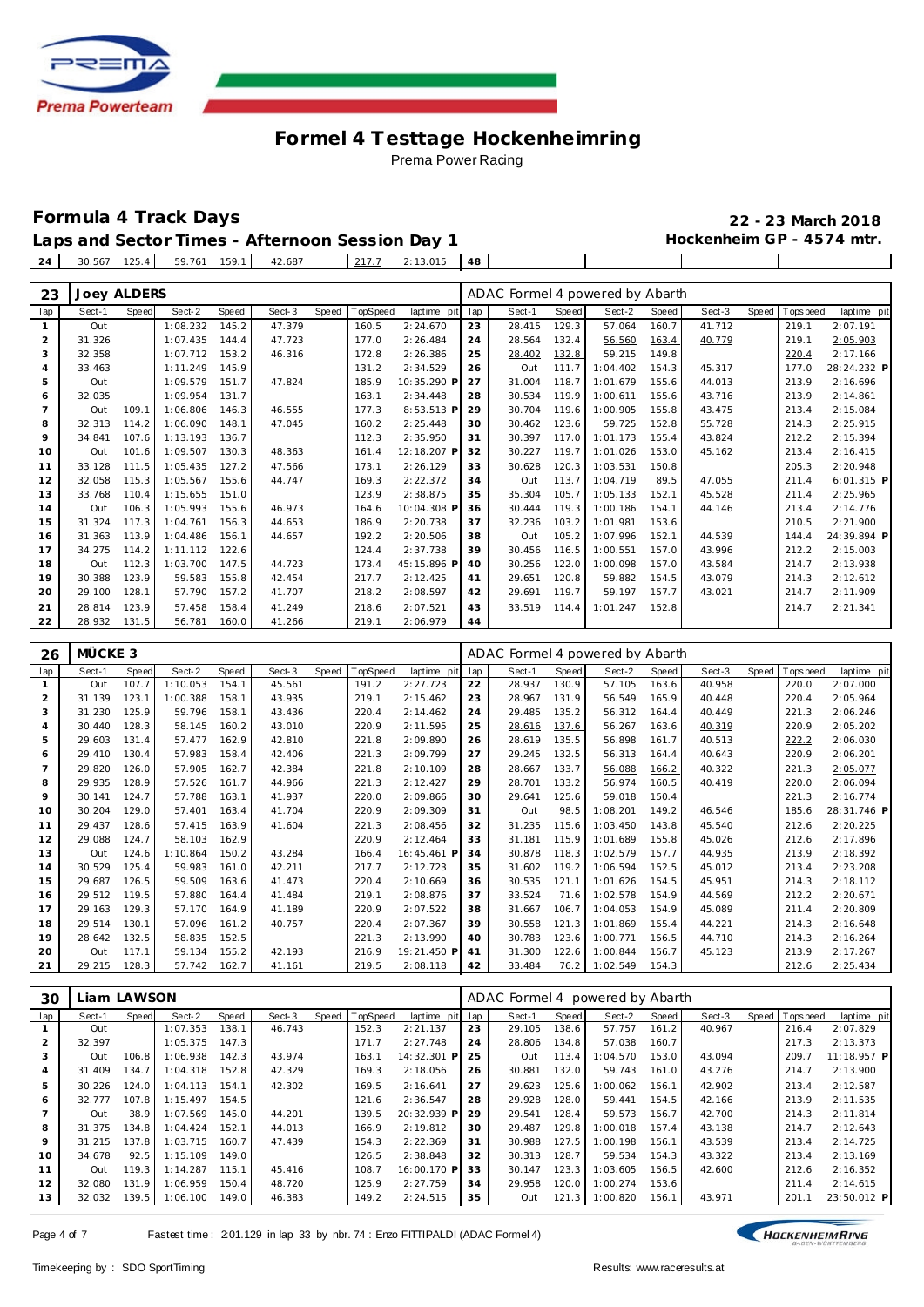

# **Formula 4 Track Days 22 - 23 March 2018**

|  |  | Laps and Sector Times - Afternoon Session Day 1 | Hockenheim GP - 4574 mtr. |
|--|--|-------------------------------------------------|---------------------------|
|--|--|-------------------------------------------------|---------------------------|

| 14 | 34.586 | 102.3  | 1:14.016 | 124.4 |        | 135.0 | 2:43.992       | -36 | 29.990 | 128.3 | : 00.808 | 155.8 | 42.822 | 208.  | 2:13.620 |
|----|--------|--------|----------|-------|--------|-------|----------------|-----|--------|-------|----------|-------|--------|-------|----------|
| 15 | Out    | 94.    | 59.979   | 163.4 | 41.368 | 201.5 | 30:19.338      | -37 | 29.950 | 125.4 | :00.955  | 155.8 | 42.776 | 210.7 | 2:13.681 |
| 16 | 28.645 | 139.2  | 56.962   | 160.7 | 40.629 | 218.2 | 2:06.236       | 38  | 30.085 | 125.4 | 1:01.282 | 157.4 | 43.012 | 207.7 | 2:14.379 |
| 17 | 28.536 | 139.91 | 56.447   | 166.2 | 40.119 | 219.5 | 2:05.102       | 39  | 30.197 | 130.3 | 59.121   | 158.8 | 44.635 | 212.2 | 2:13.953 |
| 18 | 27.791 | 142.5  | 55.423   | 166.7 | 39.906 | 220.0 | 2:03.120       | 40  | 30.020 | 126.5 | : 01.200 | 160.0 | 52.297 | 212.2 | 2:23.517 |
| 19 | 27.915 | 141.9  | 58.245   | 163.9 |        | 206.1 | 2:16.216       | 41  | 29.672 | 131.  | 59.033   | 161.9 | 41.993 | 212.6 | 2:10.698 |
| 20 | Out    | 28.4   | 1:04.323 | 160.5 | 47.482 | 198.2 | 9:06.837<br>PI | -42 | 29.314 | 130.4 | 58.968   | 158.1 | 42.047 | 213.4 | 2:10.329 |
| 21 | 28.609 | 142.7  | 57.308   | 163.1 | 40.949 | 216.4 | 2:06.866       | 43  | 29.214 | 128.9 | 58.787   | 147.5 | 45.123 | 213.4 | 2:13.124 |
| 22 | 28.617 | 134.7  | 1:01.463 | 163.4 | 41.116 | 210.5 | 2:11.196       | 44  | 33.745 | 117.8 | :05.839  | 149.2 |        | 209.7 | 2:28.480 |

| 33  | Jack DOOHAN |       |          |       |        |       |          |             |     | ADAC Formel 4 powered by Abarth |       |          |       |        |                   |             |
|-----|-------------|-------|----------|-------|--------|-------|----------|-------------|-----|---------------------------------|-------|----------|-------|--------|-------------------|-------------|
| lap | Sect-1      | Speed | Sect-2   | Speed | Sect-3 | Speed | TopSpeed | laptime pit | lap | Sect-1                          | Speed | Sect-2   | Speed | Sect-3 | Speed   Tops peed | laptime pit |
|     | Out         | 105.2 | 1:06.641 | 142.9 | 44.818 |       | 170.3    | 2:24.302    | 14  | 29.642                          | 125.7 | 59.865   | 162.4 | 41.702 | 217.7             | 2:11.209    |
|     | 31.449      | 115.0 | 1:01.462 | 157.4 | 43.031 |       | 190.5    | 2:15.942    | 15  | 29.539                          | 128.9 | 58.452   | 157.7 |        | 217.3             | 2:14.526    |
| 3   | 30.427      | 126.0 | 58.949   | 160.2 | 41.797 |       | 197.4    | 2:11.173    | 16  | Out                             | 113.8 | 1:02.752 | 151.7 | 44.241 | 188.2             | 24:32.921 P |
| 4   | 29.730      | 118.4 | 58.413   | 164.4 | 41.671 |       | 218.2    | 2:09.814    | 17  | 30.809                          | 121.9 | 1:00.797 | 151.7 | 44.130 | 208.1             | 2:15.736    |
| 5   | 29.225      | 127.4 | 57.393   | 160.7 | 40.800 |       | 219.1    | 2:07.418    | 18  | 30.721                          | 123.4 | 1:02.150 | 155.8 | 43.509 | 211.4             | 2:16.380    |
| 6   | 28.663      | 127.2 | 57.236   | 162.7 | 40.642 |       | 219.1    | 2:06.541    | 19  | 30.696                          | 119.3 | 1:01.455 | 150.4 | 45.258 | 211.8             | 2:17.409    |
|     | 28.509      | 128.4 | 57.133   | 164.1 | 41.510 |       | 219.1    | 2:07.152    | 20  | 30.044                          | 119.2 | 1:00.884 | 156.5 | 43.205 | 211.8             | 2:14.133    |
| 8   | 29.105      | 130.4 | 57.016   | 163.9 | 40.589 |       | 219.5    | 2:06.710    | 21  | 30.822                          | 122.6 | 1:01.790 | 157.0 |        | 211.4             | 10:02.108   |
| 9   | 28.756      | 133.3 | 57.349   | 165.1 | 40.226 |       | 219.5    | 2:06.331    | 22  | Out                             | 113.8 | 1:03.496 | 148.1 | 43.970 | 191.2             | 23:56.498 P |
| 10  | 30.312      | 122.6 | 59.491   | 155.8 |        |       | 206.1    | 2:20.191    | 23  | 30.290                          | 118.9 | 1:00.344 | 156.1 | 43.327 | 211.4             | 2:13.961    |
| 11  | Out         | 118.3 | 1:03.166 | 145.6 | 43.233 |       | 176.2    | 14:17.085 P | 24  | 29.927                          | 123.6 | 59.373   | 155.2 | 42.467 | 213.0             | 2:11.767    |
| 12  | 30.744      | 114.2 | 58.927   | 160.7 | 41.880 |       | 202.2    | 2:11.551    | 25  | 31.811                          | 121.5 | 1:00.267 | 154.9 |        | 213.0             | 2:18.304    |
| 13  | 29.314      | 118.4 | 1:05.635 | 159.3 | 42.218 |       | 208.1    | 2:17.167    | 26  |                                 |       |          |       |        |                   |             |

| 44  | Lirim ZENDELI |       |         |       |        |                |          |         | ADAC Formel 4 powered by Abarth |              |          |       |        |                 |                |
|-----|---------------|-------|---------|-------|--------|----------------|----------|---------|---------------------------------|--------------|----------|-------|--------|-----------------|----------------|
| lap | Sect-1        | Speed | Sect-2  | Speed | Sect-3 | Speed TopSpeed | laptime  | pit lap | Sect-                           | <b>Speed</b> | Sect-2   | Speed | Sect-3 | Speed Tops peed | pit<br>laptime |
|     | Out           | 14.6  | :05.715 | 141.5 | 47.923 | 160.5          | 2:27.694 |         | 32.739                          | 123.3        | : 02.842 | 153.8 |        | 188.            | 2:27.162       |

| 64             | Oliver CALDWELL |              |          |       |        |       |          |             |     | ADAC Formel 4 powered by Abarth |       |          |       |        |       |                 |              |
|----------------|-----------------|--------------|----------|-------|--------|-------|----------|-------------|-----|---------------------------------|-------|----------|-------|--------|-------|-----------------|--------------|
| lap            | Sect-1          | <b>Speed</b> | Sect-2   | Speed | Sect-3 | Speed | TopSpeed | laptime pit | lap | Sect-1                          | Speed | Sect-2   | Speed | Sect-3 | Speed | <b>Topspeed</b> | laptime pit  |
|                | Out             |              | 1:07.005 | 142.1 | 46.035 |       | 194.6    | 2:22.761    | 22  | 30.924                          | 124.4 | 1:04.038 | 153.0 |        |       | 182.7           | 2:31.723     |
| $\overline{2}$ | 51:22.177       | 95.9         | 1:08.412 | 141.4 | 51.464 |       | 180.3    | 53:22.053   | 23  | Out                             | 118.8 | 1:07.184 | 91.4  | 47.009 |       | 180.3           | $6:01.059$ P |
| 3              | 32.403          | 103.3        | 1:08.598 | 154.5 | 47.861 |       | 193.5    | 2:28.862    | 24  | 30.699                          | 119.9 | 1:00.705 | 155.2 | 43.756 |       | 214.7           | 2:15.160     |
| $\overline{4}$ | 30.728          | 119.5        | 1:02.401 | 157.7 | 45.533 |       | 202.6    | 2:18.662    | 25  | 30.193                          | 123.3 | 1:00.041 | 153.0 | 43.905 |       | 215.6           | 2:14.139     |
| 5              | 32.214          | 123.7        | 59.137   | 161.4 | 43.873 |       | 219.1    | 2:15.224    | 26  | 30.276                          | 122.0 | 1:00.378 | 157.4 | 43.250 |       | 215.1           | 2:13.904     |
| 6              | 30.314          | 121.9        | 59.760   | 162.4 | 43.577 |       | 218.2    | 2:13.651    | 27  | 30.085                          | 120.7 | 1:01.099 | 155.2 | 44.054 |       | 214.7           | 2:15.238     |
| $\overline{7}$ | 31.494          | 123.9        | 58.357   | 162.9 | 42.828 |       | 217.7    | 2:12.679    | 28  | 30.319                          | 127.2 | 1:00.649 | 156.3 | 43.626 |       | 216.0           | 2:14.594     |
| 8              | 29.283          | 128.7        | 58.262   | 162.9 | 42.374 |       | 219.5    | 2:09.919    | 29  | 29.878                          | 125.6 | 1:00.957 | 158.1 | 44.350 |       | 214.3           | 2:15.185     |
| 9              | 29.347          | 129.5        | 1:01.397 | 143.0 | 45.794 |       | 219.1    | 2:16.538    | 30  | 31.468                          | 107.7 | 1:02.513 | 154.7 |        |       | 213.0           | 2:23.353     |
| 10             | 29.455          | 129.7        | 58.389   | 163.9 | 42.057 |       | 220.9    | 2:09.901    | 31  | Out                             | 102.2 | 1:06.149 | 145.6 | 45.064 |       | 178.8           | 28:43.834 P  |
| 11             | 29.185          | 129.8        | 58.044   | 163.9 | 42.291 |       | 220.0    | 2:09.520    | 32  | 30.618                          | 123.9 | 1:01.638 | 156.1 | 44.053 |       | 212.6           | 2:16.309     |
| 12             | 28.982          | 132.2        | 57.397   | 162.7 |        |       | 220.0    | 2:15.052    | 33  | 30.201                          | 121.1 | 1:06.491 | 155.4 | 43.461 |       | 203.0           | 2:20.153     |
| 13             | Out             | 107.7        | 1:05.761 | 148.1 | 46.120 |       | 168.8    | 32:14.262 P | 34  | 30.344                          | 120.9 | 1:00.496 | 155.6 | 43.376 |       | 212.2           | 2:14.216     |
| 14             | 30.298          | 131.5        | 1:00.998 | 154.7 | 42.348 |       | 174.8    | 2:13.644    | 35  | 30.767                          | 123.7 | 1:00.739 | 158.6 | 43.443 |       | 214.3           | 2:14.949     |
| 15             | 28.868          | 135.0        | 57.154   | 161.4 | 41.984 |       | 219.1    | 2:08.006    | 36  | 30.110                          | 126.5 | 59.345   | 158.1 | 43.471 |       | 214.3           | 2:12.926     |
| 16             | 28.629          | 138.5        | 56.290   | 163.4 | 41.242 |       | 219.5    | 2:06.161    | 37  | 29.896                          | 126.6 | 59.456   | 158.1 | 42.997 |       | 214.7           | 2:12.349     |
| 17             | 31.625          | 122.2        | 1:03.497 | 150.8 |        |       | 218.6    | 2:29.495    | 38  | 29.799                          | 121.9 | 59.428   | 157.7 | 42.675 |       | 214.7           | 2:11.902     |
| 18             | Out             | 112.4        | 1:06.074 | 154.3 | 44.529 |       | 174.2    | 8:59.234 P  | 39  | 29.516                          | 126.2 | 59.731   | 159.1 | 42.667 |       | 216.4           | 2:11.914     |
| 19             | 30.553          | 130.6        | 1:01.155 | 161.2 | 42.863 |       | 189.8    | 2:14.571    | 40  | 30.317                          | 126.5 | 59.812   | 158.4 | 45.856 |       | 216.4           | 2:15.985     |
| 20             | 29.207          | 131.4        | 58.844   | 159.5 | 42.713 |       | 218.2    | 2:10.764    | 41  | 29.888                          | 128.3 | 58.679   | 158.1 |        |       | 217.3           | 2:14.470     |
| 21             | 32.424          | 60.3         | 1:06.704 | 161.7 | 43.008 |       | 180.9    | 2:22.136    | 42  |                                 |       |          |       |        |       |                 |              |

| 74             | Enzo FITTI PALDI |       |          |       |        |                |             |     | ADAC Formel 4 powered by Abarth |         |          |       |        |                 |             |
|----------------|------------------|-------|----------|-------|--------|----------------|-------------|-----|---------------------------------|---------|----------|-------|--------|-----------------|-------------|
| lap            | Sect-1           | Speed | Sect-2   | Speed | Sect-3 | Speed TopSpeed | laptime pit | lap | Sect-1                          | Speed I | Sect-2   | Speed | Sect-3 | Speed Tops peed | laptime pit |
|                | Out              |       | 1:09.291 | 115.3 | 46.974 | 164.1          | 2:33.205    | 23  | 31.412                          | 105.4   | 1:03.476 | 162.7 |        | 216.9           | 2:17.098    |
|                | 32.802           |       | 1:04.786 | 148.8 | 43.259 | 161.2          | 2:20.847    | 24  | Out                             | 121.2   | 1:00.363 | 155.4 | 41.973 | 186.2           | 14:53.827 P |
| 3              | 28.629           |       | 1:05.297 | 142.3 |        | 191.8          | 2:25.753    | 25  | 29.643                          | 128.0   | 59.078   | 155.8 | 40.140 | 185.9           | 2:08.861    |
| $\overline{4}$ | <b>Out</b>       | 110.9 | 1:01.176 | 158.4 | 43.667 | 190.1          | 8:02.650 P  | 26  | 28.365                          | 130.3   | 56.108   | 154.1 | 39.683 | 220.0           | 2:04.156    |
| 5              | 29.287           | 126.5 | 57.562   | 155.6 | 41.105 | 219.1          | 2:07.954    | 27  | 28.013                          | 134.8   | 55.265   | 164.9 | 39.227 | 220.0           | 2:02.505    |
| 6              | 28.296           | 134.0 | 55.934   | 161.7 | 40.471 | 221.3          | 2:04.701    | 28  | 28.029                          | 134.5   | 55.383   | 166.2 | 38.883 | 220.0           | 2:02.295    |
|                | 28.802           | 128.1 | 56.187   | 164.4 | 39.816 | 220.4          | 2:04.805    | 29  | 27.722                          | 135.8   | 55.218   | 165.9 | 38.620 | 220.4           | 2:01.560    |
| 8              | 28.130           | 131.9 | 55.407   | 167.2 | 40.170 | 221.3          | 2:03.707    | 30  | 27.722                          | 139.2   | 55.365   | 166.7 | 40.093 | 220.9           | 2:03.180    |
| $\circ$        | 28.344           | 133.5 | 55.778   | 165.6 | 39.667 | 223.1          | 2:03.789    | 31  | 27.975                          | 135.8   | 56.871   | 166.9 | 39.873 | 221.3           | 2:04.719    |

HOCKENHEIMRING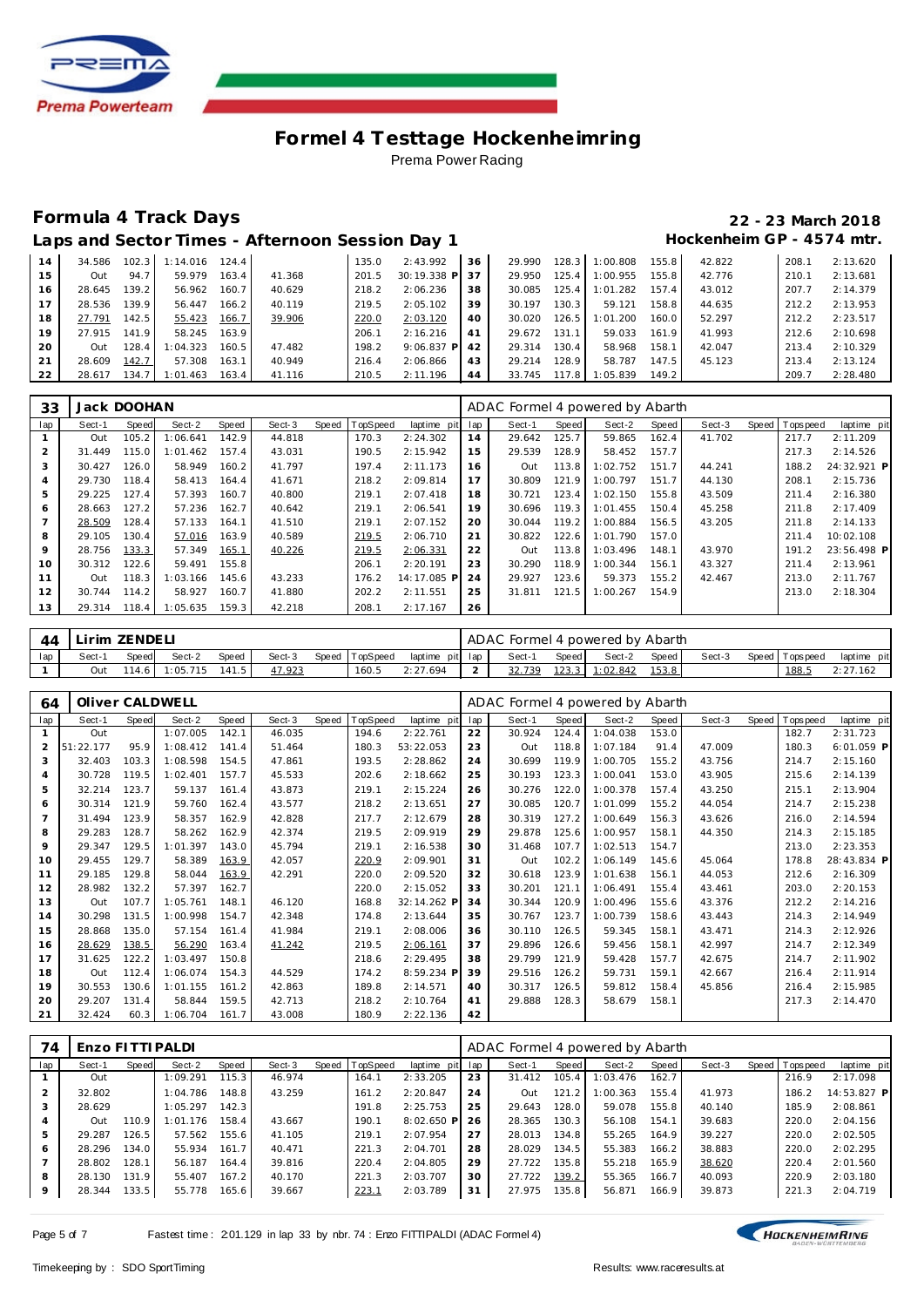

## **Formula 4 Track Days 22 - 23 March 2018**

|  |  | Laps and Sector Times - Afternoon Session Day 1 |  |  |
|--|--|-------------------------------------------------|--|--|

|                           | 22 - 23 March 2018 |  |
|---------------------------|--------------------|--|
| Hockenheim GP - 4574 mtr. |                    |  |

| 10 | 28.268 | 128.4 | 55.917   | 164.1 | 41.254 | 222.2 | 2:05.439    | 32 | 31.523 | 104.5 | 58.486   | 167.4 | 39.373 | 201.9 | 2:09.382    |
|----|--------|-------|----------|-------|--------|-------|-------------|----|--------|-------|----------|-------|--------|-------|-------------|
| 11 | 28.504 | 26.9  | 56.053   | 160.7 | 40.070 | 222.2 | 2:04.627    | 33 | 27.523 | 136.7 | 54.951   | 166.9 | 38.655 | 220.0 | 2:01.129    |
| 12 | 28.306 | 29.7  | 55.549   | 166.2 |        | 221.3 | 2:04.839    | 34 | 27.644 | 131.4 | 1:01.777 | 166.2 |        | 176.8 | 2:10.596    |
| 13 | Out    | 92.5  | 1:08.086 | 144.0 | 42.377 | 196.4 | 18:25.215 P | 35 | Out    | 110.7 | 1:05.307 | 145.6 | 44.737 | 163.6 | 47:56.903 P |
| 14 | 28.871 | 114.4 | 1:00.032 | 158.1 | 40.495 | 191.5 | 2:09.398    | 36 | 30.556 | 128.0 | 1:03.727 | 146.9 | 43.806 | 172.8 | 2:18.089    |
| 15 | 28.489 | 130.6 | 56.830   | 160.7 | 40.510 | 219.5 | 2:05.829    | 37 | 29.640 | 125.6 | 59.648   | 154.9 | 42.664 | 214.7 | 2:11.952    |
| 16 | 28.607 | 26.2  | 1:03.222 | 146.9 | 40.685 | 145.7 | 2:12.514    | 38 | 29.442 | 122.4 | 59.605   | 159.1 | 42.484 | 213.9 | 2:11.531    |
| 17 | 28.235 | 126.2 | 56.550   | 162.4 | 40.233 | 218.6 | 2:05.018    | 39 | 29.554 | 117.5 | 58.831   | 159.8 | 41.922 | 213.4 | 2:10.307    |
| 18 | 28.258 | 129.8 | 56.484   | 160.7 | 40.213 | 219.1 | 2:04.955    | 40 | 29.189 | 126.3 | 58.832   | 159.5 | 42.275 | 213.0 | 2:10.296    |
| 19 | 28.068 | 135.7 | 55.984   | 165.4 | 39.765 | 220.4 | 2:03.817    | 41 | 30.712 | 114.0 | 59.365   | 161.0 | 42.949 | 213.9 | 2:13.026    |
| 20 | 28.905 | 133.5 | 59.950   | 155.2 | 40.204 | 192.2 | 2:09.059    | 42 | 29.056 | 124.6 | 58.852   | 160.2 | 42.050 | 214.3 | 2:09.958    |
| 21 | 28.190 | 129.5 | 56.988   | 162.9 | 40.895 | 219.5 | 2:06.073    | 43 | 29.330 | 120.8 | 59.237   | 149.2 | 44.299 | 213.0 | 2:12.866    |
| 22 | 28.557 | 133.7 | 56.114   | 165.9 | 39.765 | 219.5 | 2:04.436    | 44 | 29.814 | 125.3 | 1:01.706 | 157.0 |        | 212.2 | 2:17.831    |

| 80             | Andreas ESTNER |       |          |       |        |       |          |             | ADAC Formel 4 powered by Abarth |           |       |          |       |        |  |                   |             |  |
|----------------|----------------|-------|----------|-------|--------|-------|----------|-------------|---------------------------------|-----------|-------|----------|-------|--------|--|-------------------|-------------|--|
| lap            | Sect-1         | Speed | Sect-2   | Speed | Sect-3 | Speed | TopSpeed | laptime pit | lap                             | Sect-1    | Speed | Sect-2   | Speed | Sect-3 |  | Speed   Tops peed | laptime pit |  |
| 1              | Out            |       | 1:08.372 | 146.3 | 44.977 |       | 170.3    | 2:21.271    | 24                              | Out       | 115.3 | 1:03.372 | 156.1 | 42.868 |  | 170.9             | 51:05.431 P |  |
| 2              | 30.221         |       | 1:04.921 | 148.6 | 44.098 |       | 170.9    | 2:19.240    | 25                              | 29.259    | 135.5 | 59.261   | 162.7 | 41.165 |  | 180.3             | 2:09.685    |  |
| 3              | 29.778         |       | 1:01.131 | 148.6 | 50.254 |       | 215.1    | 2:21.163    | 26                              | 28.375    | 137.8 | 56.440   | 165.6 | 40.513 |  | 218.2             | 2:05.328    |  |
| $\overline{4}$ | 29.143         |       | 59.902   | 152.1 | 43.448 |       | 216.9    | 2:12.493    | 27                              | 28.481    | 138.5 | 55.944   | 165.9 | 40.082 |  | 219.5             | 2:04.507    |  |
| 5              | 29.346         |       | 1:00.014 | 153.4 | 42.862 |       | 216.9    | 2:12.222    | 28                              | 28.018    | 139.7 | 56.266   | 167.2 | 39.938 |  | 219.5             | 2:04.222    |  |
| 6              | 28.488         |       | 59.984   | 150.0 | 43.378 |       | 216.4    | 2:11.850    | 29                              | 27.982    | 139.5 | 55.735   | 168.0 |        |  | 220.9             | 2:05.447    |  |
| $\overline{7}$ | 28.509         |       | 59.392   | 156.7 | 42.347 |       | 217.3    | 2:10.248    | 30                              | Out       | 124.7 | 1:00.166 | 153.8 | 42.045 |  | 182.4             | 6:57.905 P  |  |
| 8              | 28.542         |       | 59.349   | 153.4 | 42.219 |       | 218.2    | 2:10.110    | 31                              | 29.660    | 132.4 | 57.934   | 163.6 | 41.431 |  | 218.2             | 2:09.025    |  |
| 9              | 28.305         |       | 58.659   | 153.8 |        |       | 218.6    | 2:11.856    | 32                              | 28.704    | 136.9 | 57.369   | 163.6 | 41.492 |  | 219.1             | 2:07.565    |  |
| 10             | Out            | 115.3 | 1:02.440 | 147.9 | 43.980 |       | 183.7    | 22:23.435 F | 33                              | 29.263    | 136.7 | 57.494   | 163.4 | 41.386 |  | 220.0             | 2:08.143    |  |
| 11             | 30.149         | 121.8 | 59.263   | 150.6 | 42.613 |       | 218.6    | 2:12.025    | 34                              | 28.892    | 131.4 | 57.918   | 163.1 | 41.657 |  | 218.2             | 2:08.467    |  |
| 12             | 29.491         | 126.0 | 57.512   | 155.4 | 42.107 |       | 220.0    | 2:09.110    | 35                              | 49:31.490 | 102.7 | 1:07.154 | 148.1 | 46.333 |  | 178.8             | 51:24.977   |  |
| 13             | 29.195         | 125.0 | 59.016   | 159.3 | 41.505 |       | 220.4    | 2:09.716    | 36                              | 31.399    | 101.2 | 1:06.842 | 147.9 | 45.260 |  | 167.2             | 2:23.501    |  |
| 14             | 29.419         | 127.2 | 58.180   | 148.4 | 41.703 |       | 221.3    | 2:09.302    | 37                              | 30.934    | 116.3 | 1:01.218 | 150.8 | 44.464 |  | 207.7             | 2:16.616    |  |
| 15             | 29.231         | 127.5 | 58.682   | 153.0 | 41.535 |       | 221.3    | 2:09.448    | 38                              | 30.646    | 117.0 | 1:01.738 | 157.2 | 44.439 |  | 207.3             | 2:16.823    |  |
| 16             | 28.892         | 127.4 | 57.507   | 162.2 | 41.204 |       | 219.5    | 2:07.603    | 39                              | 30.783    | 121.2 | 1:00.854 | 151.9 | 44.568 |  | 210.5             | 2:16.205    |  |
| 17             | 29.214         | 134.7 | 56.851   | 163.4 | 40.807 |       | 220.4    | 2:06.872    | 40                              | 30.097    | 121.5 | 1:00.910 | 149.4 | 43.918 |  | 210.9             | 2:14.925    |  |
| 18             | 28.302         | 136.7 | 56.826   | 165.6 | 40.408 |       | 221.3    | 2:05.536    | 41                              | 30.598    | 122.7 | 1:14.310 | 152.1 |        |  | 201.5             | 2:29.065    |  |
| 19             | 28.653         | 137.2 | 56.964   | 165.1 | 40.616 |       | 221.8    | 2:06.233    | 42                              | Out       | 113.0 | 1:03.647 | 126.2 | 46.421 |  | 179.1             | 5:40.630 P  |  |
| 20             | 28.682         | 135.0 | 1:00.903 | 161.7 | 41.303 |       | 220.9    | 2:10.888    | 43                              | 32.054    | 118.8 | 1:02.537 | 147.1 | 43.729 |  | 185.2             | 2:18.320    |  |
| 21             | 28.575         | 136.2 | 56.742   | 165.9 | 41.195 |       | 220.4    | 2:06.512    | 44                              | 30.606    | 118.3 | 1:00.342 | 154.9 | 46.802 |  | 213.0             | 2:17.750    |  |
| 22             | 28.708         | 138.5 | 58.110   | 165.9 | 41.049 |       | 221.3    | 2:07.867    | 45                              | 30.285    | 116.4 | 1:00.810 | 155.6 |        |  | 213.0             | 2:16.744    |  |
| 23             | 28.629         | 139.2 | 57.572   | 164.9 |        |       | 221.8    | 2:07.979    | 46                              |           |       |          |       |        |  |                   |             |  |

| 81             | Sebastian ESTNER |       |          |       |        |       |          |                 |     | ADAC Formel 4 powered by Abarth |       |          |       |          |       |            |             |  |  |
|----------------|------------------|-------|----------|-------|--------|-------|----------|-----------------|-----|---------------------------------|-------|----------|-------|----------|-------|------------|-------------|--|--|
| lap            | Sect-1           | Speed | Sect-2   | Speed | Sect-3 | Speed | TopSpeed | laptime pit     | lap | Sect-1                          | Speed | Sect-2   | Speed | Sect-3   | Speed | T ops peed | laptime pit |  |  |
|                | Out              |       | 1:14.014 | 139.4 | 50.272 |       | 149.8    | 2:39.488        | 25  | 28.889                          | 124.0 | 1:01.684 | 160.2 |          |       | 217.3      | 2:21.477    |  |  |
| 2              | 31.918           |       | 1:04.691 | 157.4 | 45.814 |       | 199.3    | 2:22.423        | 26  | Out                             | 106.9 | 1:02.732 | 159.8 | 43.015   |       | 183.7      | 6:19.965 P  |  |  |
| 3              | 30.995           |       | 1:02.474 | 158.6 | 45.002 |       | 213.9    | 2:18.471        | 27  | 30.257                          | 106.5 | 59.411   | 157.7 | 42.894   |       | 207.3      | 2:12.562    |  |  |
| $\overline{4}$ | 29.292           |       | 1:01.743 | 160.7 | 43.793 |       | 215.6    | 2:14.828        | 28  | 30.708                          | 120.3 | 59.051   | 162.4 | 44.323   |       | 218.2      | 2:14.082    |  |  |
| 5              | 52.860           |       | 1:02.656 | 155.6 |        |       | 212.6    | 2:41.440        | 29  | 29.920                          | 122.7 | 57.813   | 163.1 | 41.885   |       | 218.2      | 2:09.618    |  |  |
| 6              | Out              |       | 1:04.753 | 151.0 | 44.477 |       | 215.6    | 3:08.074 P      | 30  | 29.400                          | 128.9 | 1:08.747 | 160.7 | 43.547   |       | 218.6      | 2:21.694    |  |  |
| $\overline{7}$ | 28.829           |       | 1:01.082 | 162.4 | 42.907 |       | 216.4    | 2:12.818        | 31  | 30.150                          | 127.2 | 59.659   | 159.8 |          |       | 218.2      | 2:14.373    |  |  |
| 8              | 29.732           |       | 1:10.113 | 141.9 |        |       | 181.5    | 2:33.948        | 32  | Out                             | 114.5 | 1:02.996 | 154.3 | 44.673   |       | 204.2      | 7:45.727 P  |  |  |
| 9              | Out              | 107.0 | 1:03.063 | 160.2 | 43.083 |       | 184.0    | 8:24.737 P      | 33  | 35.374                          | 107.7 | 1:01.122 | 158.8 | 43.858   |       | 212.6      | 2:20.354    |  |  |
| 10             | 30.453           | 120.4 | 58.641   | 161.7 | 42.139 |       | 217.7    | 2:11.233        | 34  | 30.386                          | 122.9 | 1:00.805 | 155.2 | 44.160   |       | 214.3      | 2:15.351    |  |  |
| 11             | 29.981           | 123.9 | 58.383   | 163.4 | 42.128 |       | 217.3    | 2:10.492        | 35  | 31.738                          | 124.9 | 1:00.232 | 159.8 | 54.658   |       | 213.4      | 2:26.628    |  |  |
| 12             | 29.436           | 128.1 | 58.121   | 163.4 | 42.017 |       | 219.1    | 2:09.574        | 36  | 30.767                          | 125.7 | 1:05.242 | 152.1 | 45.131   |       | 214.3      | 2:21.140    |  |  |
| 13             | 34.131           | 75.1  | 1:01.369 | 160.2 | 42.203 |       | 212.2    | 2:17.703        | 37  | 30.482                          | 125.3 | 2:11.668 | 94.2  |          |       | 213.9      | 3:32.723    |  |  |
| 14             | 29.331           | 128.7 | 57.826   | 159.8 | 42.211 |       | 221.3    | 2:09.368        | 38  | Out                             | 109.5 | 1:10.331 | 135.5 | 1:13.712 |       | 204.2      | 35:20.548 P |  |  |
| 15             | 55.194           | 103.7 | 59.717   | 161.7 | 41.975 |       | 220.4    | 2:36.886        | 39  | 31.591                          | 122.3 | 1:01.177 | 156.3 | 44.225   |       | 209.7      | 2:16.993    |  |  |
| 16             | 29.236           | 122.4 | 57.867   | 160.5 | 41.655 |       | 220.9    | 2:08.758        | 40  | 30.737                          | 125.1 | 1:00.526 | 155.6 | 44.155   |       | 210.5      | 2:15.418    |  |  |
| 17             | 29.345           | 129.2 | 59.112   | 155.8 | 41.835 |       | 221.8    | 2:10.292        | 41  | 31.339                          | 126.5 | 1:00.692 | 153.4 | 44.142   |       | 211.4      | 2:16.173    |  |  |
| 18             | 29.618           | 130.0 | 59.650   | 162.4 | 42.200 |       | 220.9    | 2:11.468        | 42  | 32.150                          | 86.0  | 1:02.577 | 154.9 | 43.619   |       | 207.7      | 2:18.346    |  |  |
| 19             | 29.598           | 106.1 | 1:20.501 | 159.3 |        |       | 201.5    | 2:36.298        | 43  | 31.272                          | 118.6 | 1:00.631 | 156.7 | 43.290   |       | 211.4      | 2:15.193    |  |  |
| 20             | Out              | 102.6 | 1:04.837 | 154.1 | 42.765 |       | 177.9    | $1:09:13.871$ P | 44  | 31.553                          | 98.4  | 1:00.840 | 153.8 | 44.549   |       | 211.4      | 2:16.942    |  |  |
| 21             | 30.300           | 116.6 | 1:01.158 | 153.4 | 42.310 |       | 214.3    | 2:13.768        | 45  | 31.153                          | 121.8 | 59.666   | 159.8 | 43.592   |       | 212.2      | 2:14.411    |  |  |
| 22             | 38.132           | 81.8  | 59.435   | 160.2 | 41.344 |       | 214.7    | 2:18.911        | 46  | 30.060                          | 124.0 | 1:01.058 | 151.7 | 43.675   |       | 214.3      | 2:14.793    |  |  |
| 23             | 29.114           | 130.6 | 57.401   | 165.1 | 41.263 |       | 217.7    | 2:07.778        | 47  | 29.800                          | 128.7 | 59.329   | 158.6 |          |       | 214.3      | 2:19.645    |  |  |
| 24             | 29.203           | 120.3 | 57.528   | 163.9 | 41.152 |       | 216.9    | 2:07.883        | 48  |                                 |       |          |       |          |       |            |             |  |  |